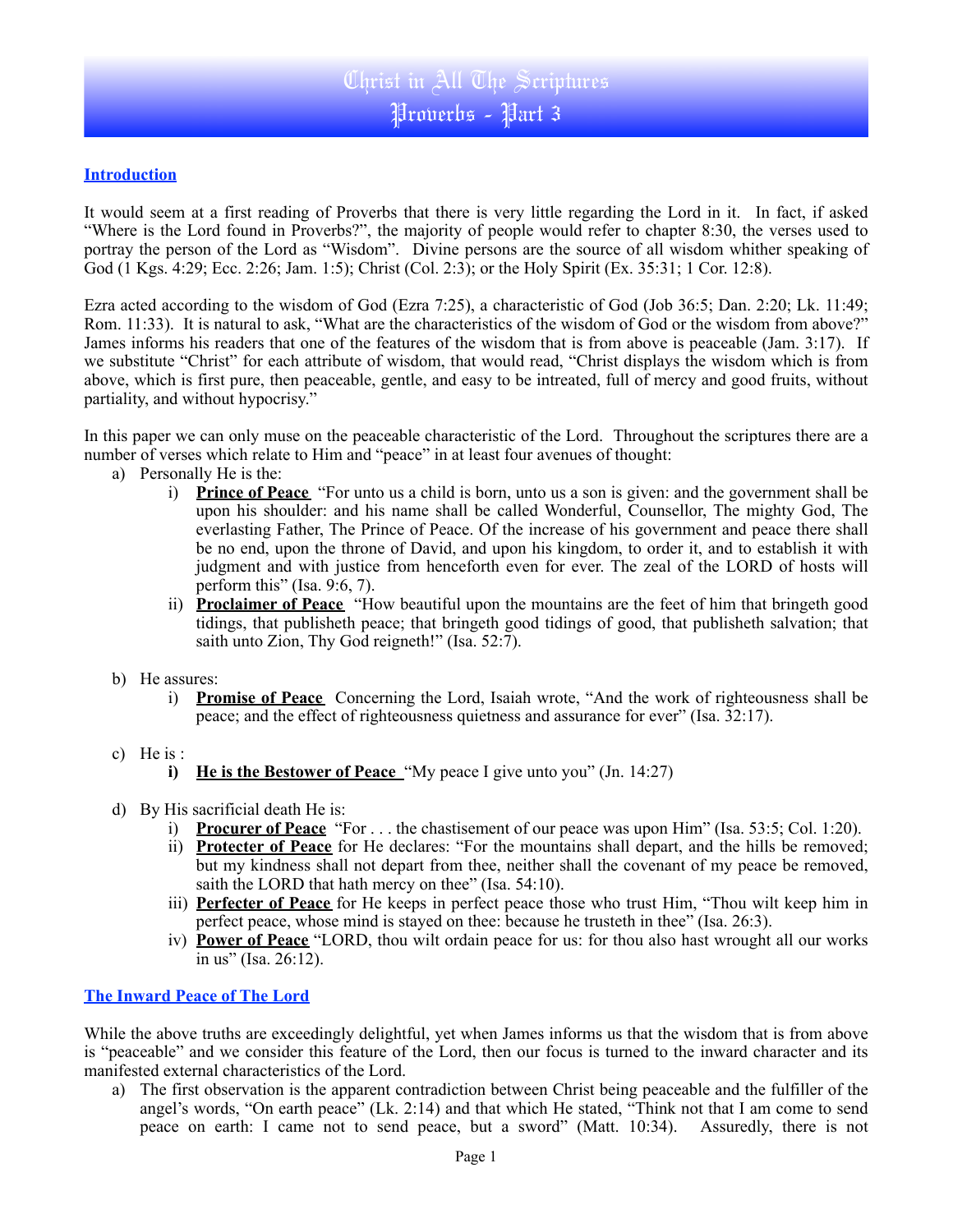contradiction. The answer is that the acceptance of the holy and righteous ways of God are not conformable to this sinful world. Therefore, since darkness does not want illumination as to its depravity in rebelling against the rule of God, there is conflict.

- b) How did the Lord know unperturbed peace?
	- i) The peace of God filled His heart and mind because, He knew what it was to "follow hard after God". He lived with an open ear and determination to obey (Isa. 42). He knew not only the character of God but the blessed peace it brought. Is God ever worried or anxious? Is God ever concerned about His own ability? Is the brow of God ever furrowed due to the unknown? Such were never and will never be.
	- ii) He knew eternity and lived life in the reality of it. He was never unsure of what to do or where to go, for he had unshadowed communion with God and spiritual ears clear from all dulness and distortion. Consequently, every assessment of any situation or decision to be made had been weighed in the consciousness of God. He knew the purposes for which He had come. It was to preach the gospel, to declare the Father's name, to glorify God on the earth and to finish the work God had given Him to do (Jn. 17:4; Jn. 12:27). The peace of God ruled His heart because God was real to Him and He lived in the awareness and consciousness of God on the Throne.
		- 1. He left all decision making to the will of God. For example, waiting before coming to the grave of Lazarus, choosing the disciples, and waiting until the disciples were out in the boat and the storm came.
		- 2. He, who is God manifested, how could He ever know stress or anxiety. He lived fully aware of the unlimited power of His personal ability, the undistorted understanding of God's purposes which are unfailing, and cannot be frustrated. Worry, concern, apprehension, uneasiness, disquietness or agitation were experiences He knew nothing about.
	- iii) When our Lord spoke a command there was never any doubt that the miracle would happen. When He stood at the tomb of Lazarus and gave that mighty cry for Lazarus to come forth, there was no trembling in His voice or quivering of fear with perplexity in case it did not happen. When about to go to Calvary, to His disciples He said, "My peace I give unto you . . . let not your heart be troubled" (Jn. 14:27). Perfect calmness filled His mind and body. When with Pilate, Herod or the chief priests and elders of the people, no matter how cruel their barbs when they cried, "Away with Him" and "we have no king but Caesar" (Jn. 19:15), and even when on the cross in the midst of the unfeeling taunts of humanity saying, "Save thyself" and "He saved others; himself He cannot save" (Mk. 15:30-31), yet He opened not His mouth except to pray, "Father forgive them they know not what they do" (Lk. 23:34). Psalm 22 describes the dreadfulness of humanity by various metaphors: humanity is seen as bulls (Psa. 22:12) which have might by no mercy, dogs (Psa. 22:16) which are savage without sympathy. Yet no murmuring word came from His devoted lips to God and the Father. This was the will of God therefore, while being mocked he accepted it from God as part of His preparation for His future work as High Priest. As we all know, it is not easy to take slander etc. and not respond, however, in the midst of the most hostile environment of being set at nought, there were no words of retaliation nor of helpless resignation. Knowing the will of God He had peace.

### **Illustrations of The Peace He Gave**

An individual who is agitated for whatever reason can never help bring calmness to another. For the Lord to have brought peace to others in these situations, He had to be perfectly at peace in Himself and living in the reality of the peace of the Almighty. Consider the following:

(a) When the Lord asked Philip about how they would feed the multitude? After the question an interesting comment is made by John, "He Himself knew what he would do" (Jn. 6:5-6). As He took the five barley loaves and two small fishes, we are assured that there was no tremor in His voice as He gave thanks. It was He who had provided for the multitude in the wilderness, it was He who fed the peoples of the world